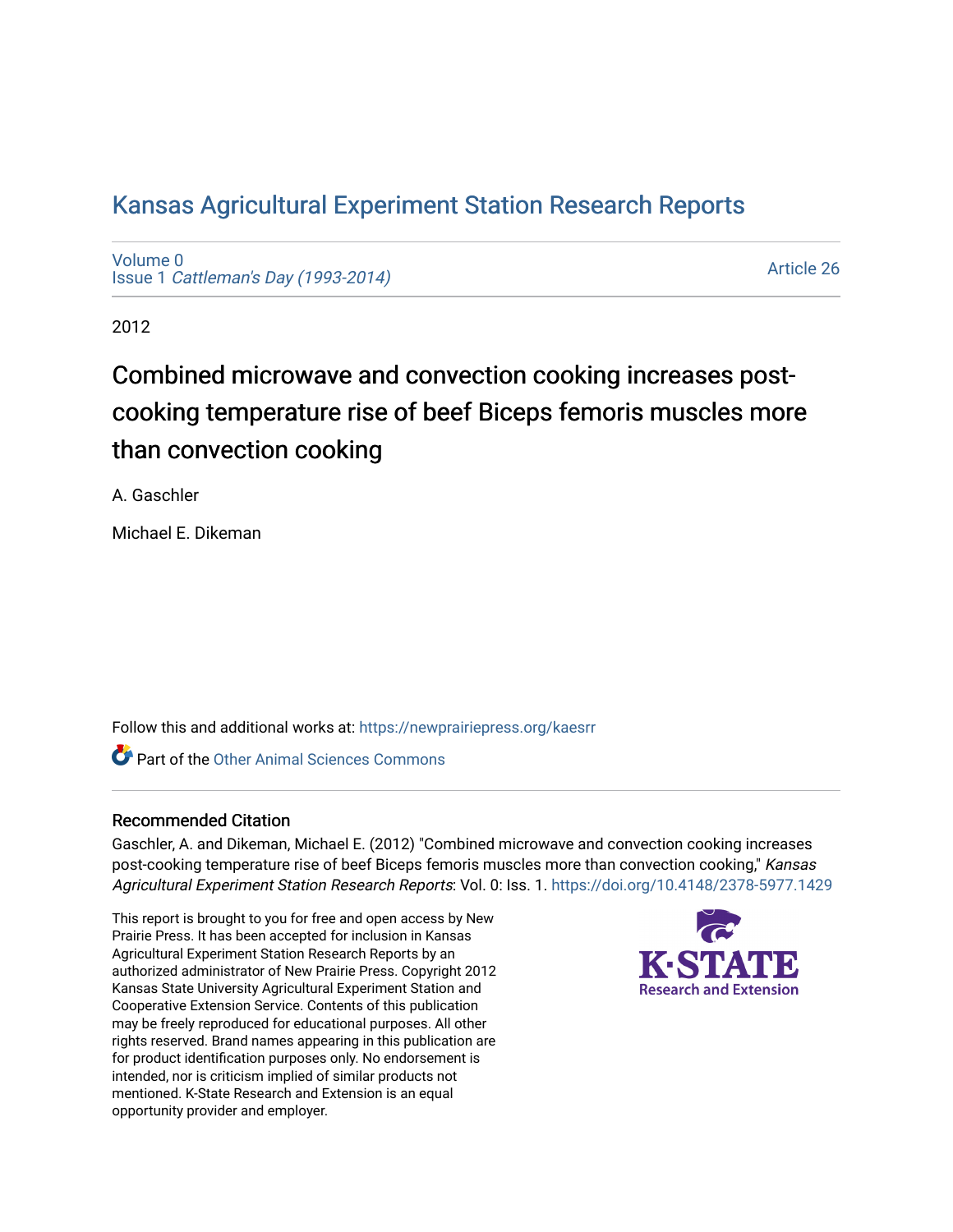# Combined microwave and convection cooking increases post-cooking temperature rise of beef Biceps femoris muscles more than convection cooking

### Abstract

Combined microwave and convection cooking has gained popularity in the last 20 years because of more accurate heat control and more efficient use of energy. Combination microwave/convection cooking allows for more rapid cooking, but it does not have the same even heat distribution as convection cooking. Cooking is a critical stage when preparing meat. The main factors to consider during cooking are: temperature on the surface of meat, internal temperature throughout, and the method of heat transfer. Temperature on the surface and method of heat exchange primarily affect surface color and aroma, whereas internal temperature affects protein structure and flavor as well as aroma. At any temperature above 230°F, Maillard browning reactions start to occur and give meat its typical brown, caramelized appearance; however, high humidity prevents Maillard browning from occurring and dilutes flavor and odor components. All sensory attributes can, therefore, be significantly influenced by the cooking technique used. Different cooking methods allow for tenderness, flavor development, and color changes, all of which can be either acceptable or unacceptable for consumers. Different cuts of beef are cooked using different cooking methods to ensure that even a low-quality cut of meat can be acceptable for consumption. The objectives of our study were to investigate the differences between convection cooking and a combination of microwave and convection cooking and endpoint temperatures to observe how these factors affect post-cooking temperature rise, cooking yields, and tenderness.

#### Keywords

Cattlemen's Day, 2012; Kansas Agricultural Experiment Station contribution; no. 12-231-S; Report of progress (Kansas State University. Agricultural Experiment Station and Cooperative Extension Service); 1065; Beef Cattle Research, 2012 is known as Cattlemen's Day, 2012; Beef; Temperature; Biceps femoris; Microwave; Convection cooking; Cooking yields

### Creative Commons License



This work is licensed under a [Creative Commons Attribution 4.0 License](https://creativecommons.org/licenses/by/4.0/).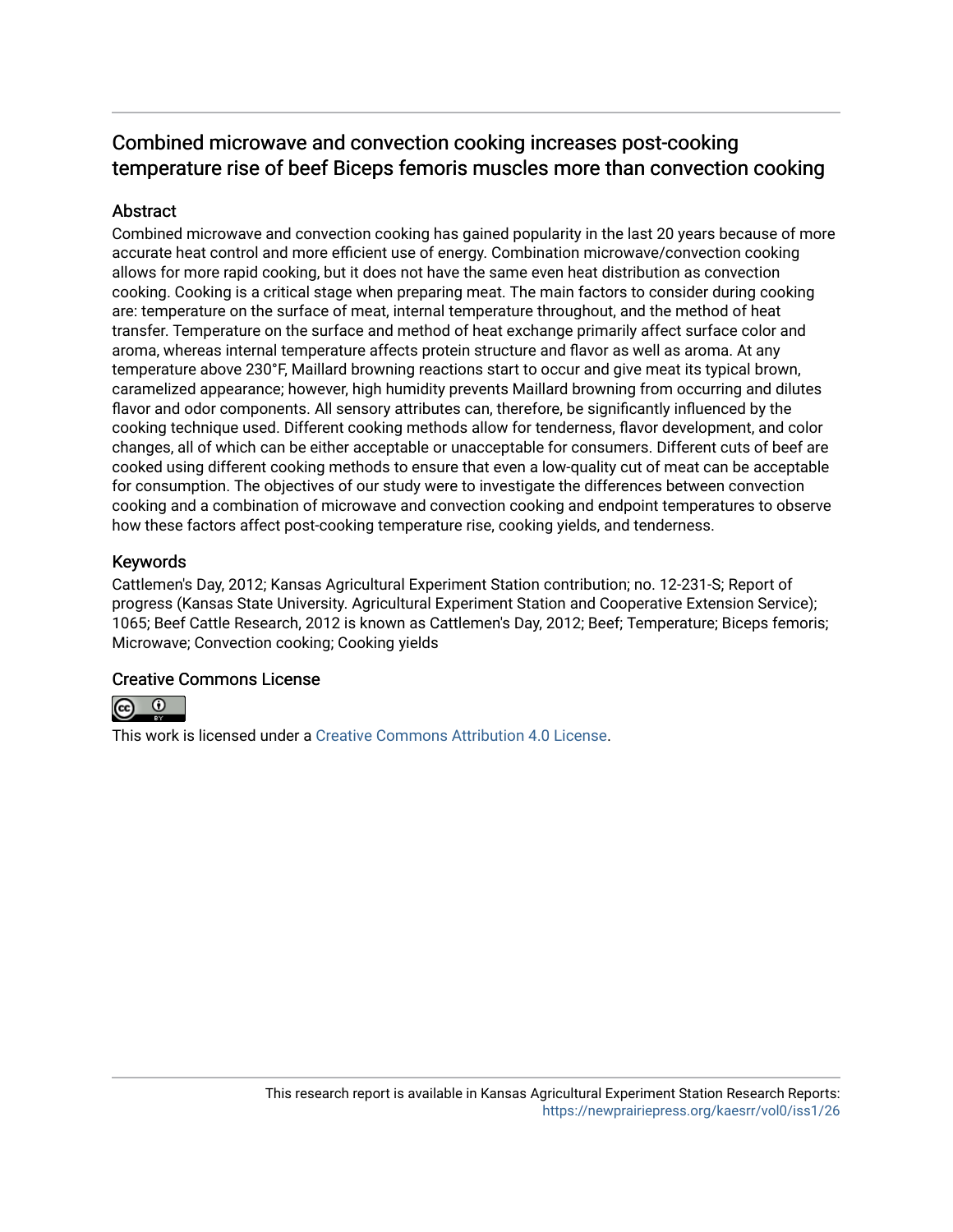# Combined Microwave and Convection Cooking Increases Post-Cooking Temperature Rise of Beef *Biceps femoris* Muscles More Than Convection Cooking

### *A. Gaschler and M.E. Dikeman*

## Introduction

Combined microwave and convection cooking has gained popularity in the last 20 years because of more accurate heat control and more efficient use of energy. Combination microwave/convection cooking allows for more rapid cooking, but it does not have the same even heat distribution as convection cooking. Cooking is a critical stage when preparing meat. The main factors to consider during cooking are: temperature on the surface of meat, internal temperature throughout, and the method of heat transfer. Temperature on the surface and method of heat exchange primarily affect surface color and aroma, whereas internal temperature affects protein structure and flavor as well as aroma. At any temperature above 230°F, Maillard browning reactions start to occur and give meat its typical brown, caramelized appearance; however, high humidity prevents Maillard browning from occurring and dilutes flavor and odor components. All sensory attributes can, therefore, be significantly influenced by the cooking technique used. Different cooking methods allow for tenderness, flavor development, and color changes, all of which can be either acceptable or unacceptable for consumers.

Different cuts of beef are cooked using different cooking methods to ensure that even a low-quality cut of meat can be acceptable for consumption. The objectives of our study were to investigate the differences between convection cooking and a combination of microwave and convection cooking and endpoint temperatures to observe how these factors affect post-cooking temperature rise, cooking yields, and tenderness.

# Experimental Procedures

Eight bottom round muscles (*Biceps femoris*) were cut into 4 sections (approximately 2 to 3 lb each) at approximately 18 to 19 days postmortem, making a total of 32. Roasts were cooked in a convection/microwave oven (Amana Microwave Oven with Convection, Model AMC71597AB, Maytag Corp., Benton Harbor, MI) that allowed for 2 cooking methods: convection and a combination of microwave and convection cooking. Roasts were cooked at 225°F to endpoint temperatures of 145 or 165°F. A 2  $\times$  2 factorial design was used for investigating interactions between cooking method and endpoint temperature. To ensure that the endpoint temperature was reached during the combination of microwave and convection cookery, roasts were checked with a calibrated thermocouple every 15 minutes until the roasts were close to reaching their endpoint temperature. When the temperature approached its target, the temperature was taken more often (every 2 to 5 minutes) to ensure that the desired endpoint temperature was reached. When the temperature was achieved, roasts were removed from the oven, weighed, and the post-cooking temperature rise was monitored using a thermocouple logging system. When the temperature dropped 1º after the post-cooking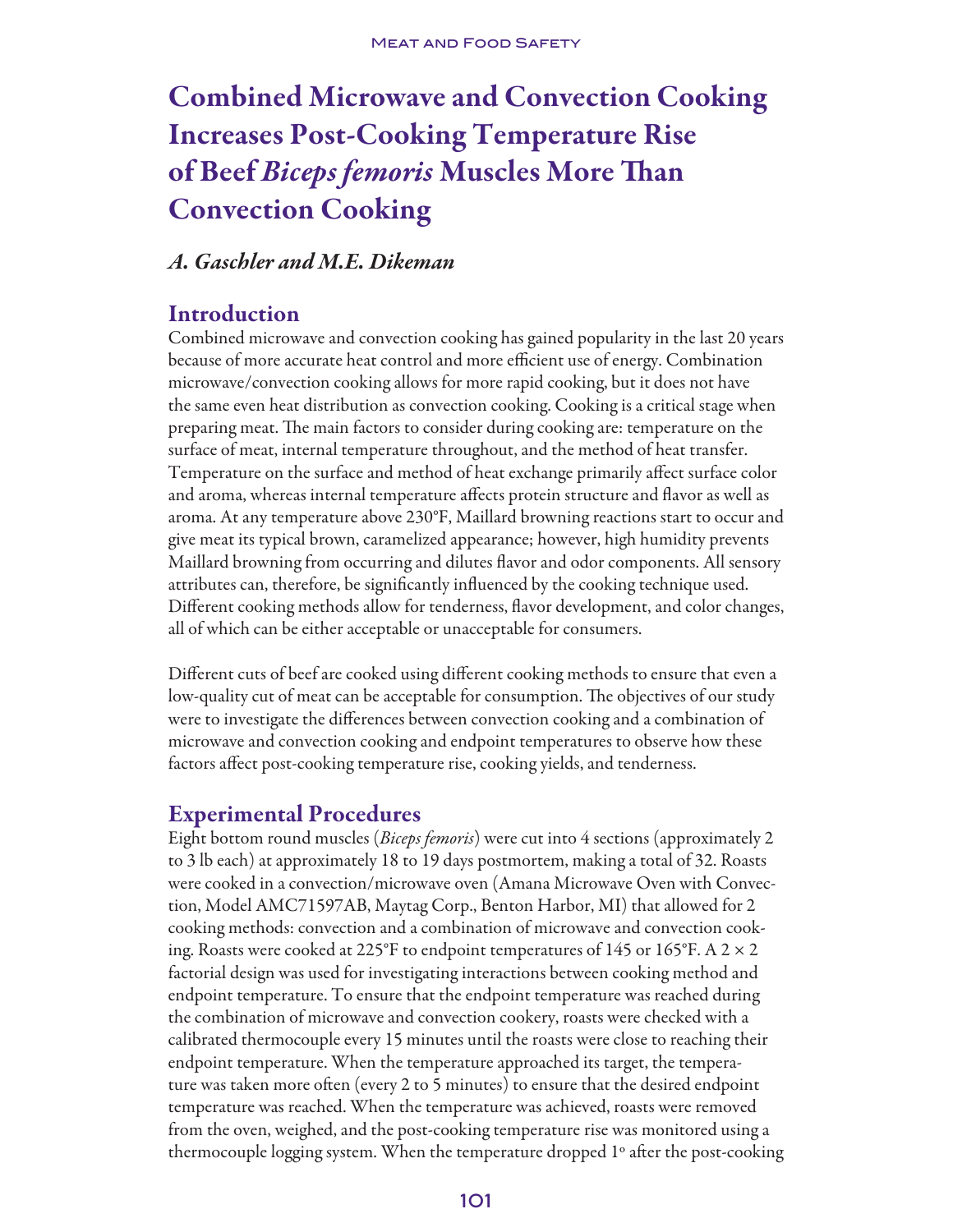temperature rise, roasts were weighed and samples were taken to measure tenderness using the slice shear force procedure. Cooking loss was calculated using the formula ( $[($ thawed weight – cooked weight) / thawed weight $] \times 100$ ), whereas total cooking loss was calculated using [(thawed weight – cooked weight after final temperature was reached/thawed weight $] \times 100$ .

The data were analyzed as a completely randomized block design with a  $2 \times 2$  treatment structure. The blocking term was roast and the main effects were cookery method and endpoint temperature. Means were separated (*P* < 0.05) using the Least Significant Difference procedure (SAS Inc., Cary, NC) when respective F-tests were significant  $(P < 0.05)$ .

## Results and Discussion

Means for cooking losses are reported in Table 1. We observed a cooking method  $\times$ endpoint temperature interaction (*P* < 0.0001) for both cooking loss and total cooking loss. For both endpoint temperatures, the combination of microwave and convection cooking resulted in a greater cooking loss and total cooking loss than convection cooking. A greater loss was observed when cooking to an endpoint temperature of 165°F versus 145°F. Convection cooking to an endpoint temperature of 145°F had the least cooking loss, and microwave and convection cooking to 165°F had the most cooking loss. The difference between cooking methods at 145°F was quite large, with convection cooking having much lower losses than microwave and convection cooking.

The maximum temperature reached was recorded in each roast after reaching its targeted endpoint temperature. Microwave and convection cooking showed a much greater ( $P < 0.05$ ) temperature rise when compared with convection cooking (14.4° F) greater rise; Table 2). There was no difference in post-cooking temperature rise between roasts cooked to 145°F and those cooked to 165°F. The time required by each roast to reach its maximum temperature was not different between cooking methods (Table 2), but the roasts cooked to an endpoint temperature of 145°F took longer (*P* < 0.05) to reach their highest post-cooking temperature than roasts cooked to an endpoint temperature of 165°F. In other words, rate of post-cooking temperature rise was slower at the lower endpoint temperature. There were no main effects or interactions for slice shear force (Table 2) due to cooking method. All roasts were comparatively tough, primarily because they contained relatively large amounts of collagen.

## **Implications**

When cooking with microwave and convection in combination, one should remove roasts from the oven at an approximately  $14^{\circ}$ F lower temperature than for convection cooking to result in the same final endpoint temperature.